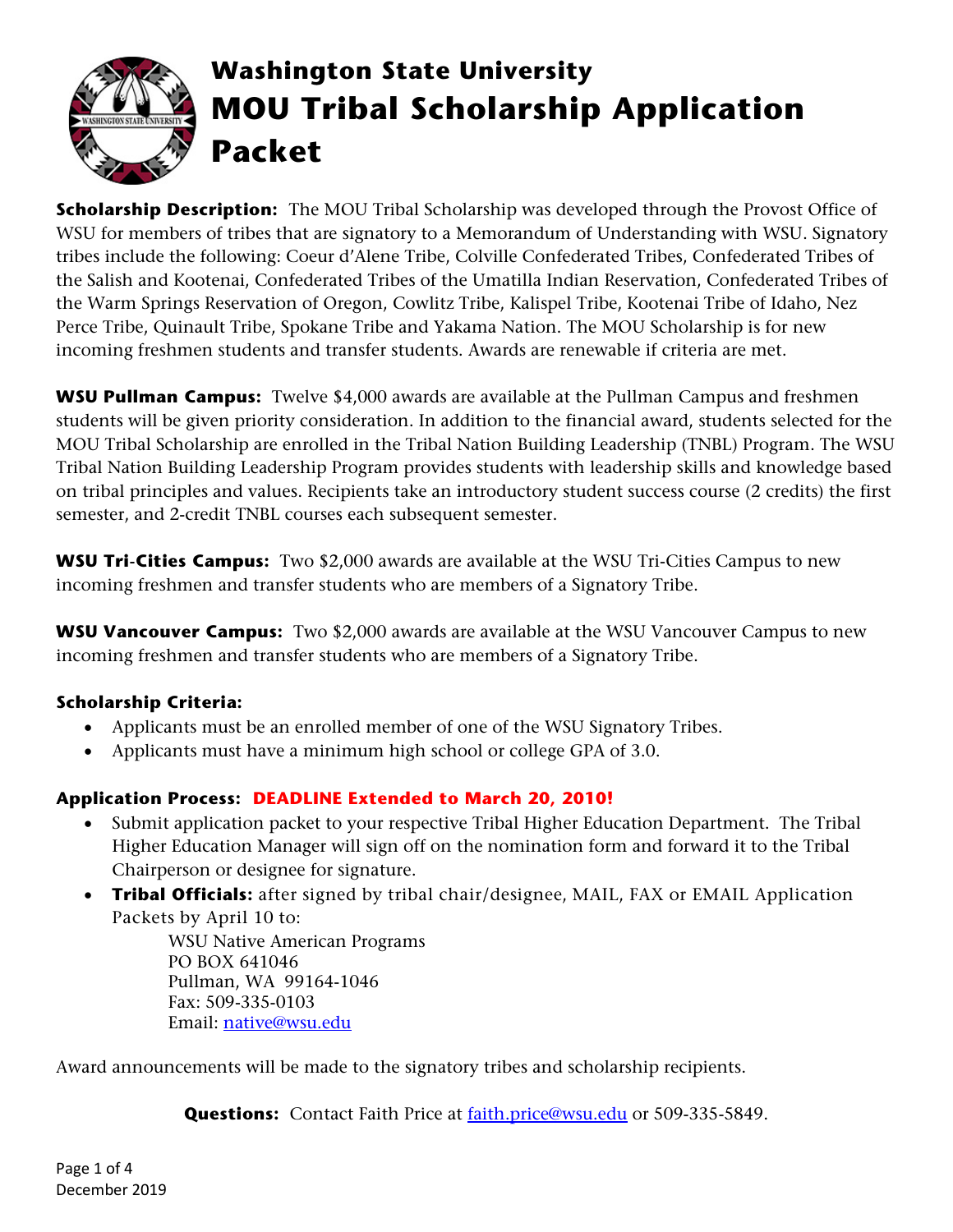

## **Washington State University MOU Tribal Scholarship Application Checklist**

Please check each item below indicating that the requirement has been met and/or the requested information is attached.

- MOU Tribal Scholarship Student Information Sheet
- $\Box$  Current transcripts (unofficial is acceptable)
- **Essay**
- $\Box$  Academic letter of reference written by a high school or college staff member that is familiar with student's academic achievements and ability. This letter of reference should be addressed to the attention of the WSU Provost/MOU Tribal Scholarship. This is not to be written by a relative.
- $\Box$  Tribal Community Letter of Reference written by an individual who can assess the student's leadership abilities and involvement in tribal activities. This letter of reference should be addressed to the attention of the WSU Provost/MOU Tribal Scholarship. This is not to be written by a relative.
- D Documentation of Tribal Enrollment
- $\Box$  My FAFSA application was submitted by the deadline of January 31 (optional, but highly encouraged to get the most aid possible)
- $\Box$  I have completed the WSU General Scholarship Application and submitted it by January 31 (optional, but highly encouraged)

\_\_\_\_\_\_\_\_\_\_\_\_\_\_\_\_\_\_\_\_\_\_\_\_\_\_\_\_\_\_\_\_\_\_\_\_\_\_\_\_\_\_\_\_\_\_\_\_\_\_\_\_ \_\_\_\_\_\_\_\_\_\_\_\_\_\_\_\_\_\_\_\_\_\_\_\_\_\_\_

Student Signature Date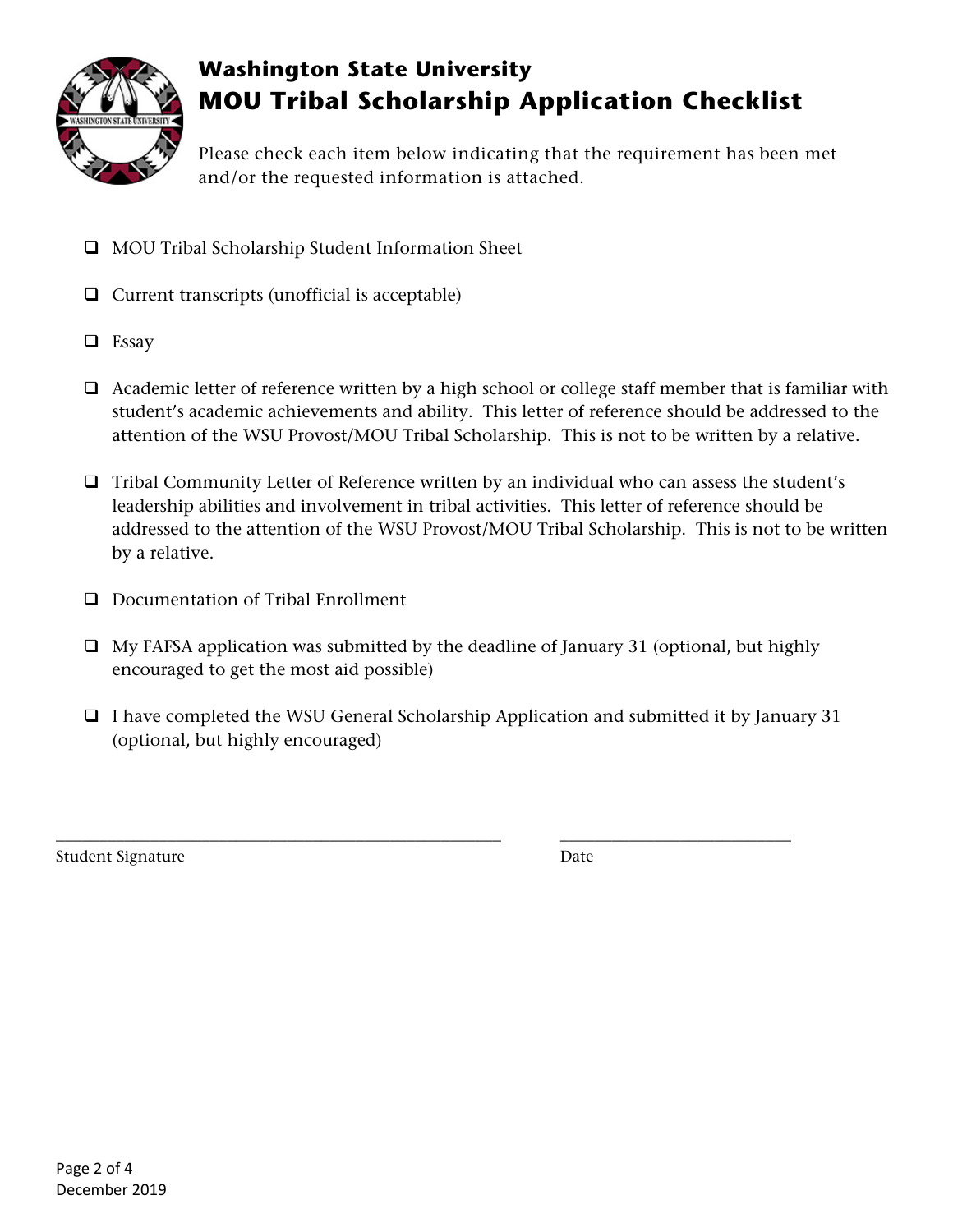| WASHINGTON STATE UNIVERSITY |                | <b>Washington State University</b> | <b>MOU Tribal Scholarship Student Information Sheet</b>                                           |  |
|-----------------------------|----------------|------------------------------------|---------------------------------------------------------------------------------------------------|--|
|                             |                |                                    |                                                                                                   |  |
|                             |                |                                    | ,我们就会在这里的人,我们就会在这里的人,我们就会在这里,我们就会在这里,我们就会在这里,我们就会在这里,我们就会在这里,我们就会在这里,我们就会在这里,我们就                  |  |
|                             |                |                                    |                                                                                                   |  |
|                             |                |                                    |                                                                                                   |  |
| High School/Community       |                |                                    |                                                                                                   |  |
|                             |                |                                    |                                                                                                   |  |
|                             |                |                                    | Please check one of the following: I have applied for admission to the following WSU Campus site: |  |
|                             | $\Box$ Pullman | $\Box$ Tri-Cities                  | $\Box$ Vancouver                                                                                  |  |
|                             |                |                                    |                                                                                                   |  |

#### ESSAY STATEMENT:

Please attach one written statement of 500-750 words total that answers the following questions:

- 1. What are your career goals and why have you selected these goals?
- 2. How do you plan to finance your education?
- 3. What have you contributed and how do you hope to contribute in the future to the development and progress of your tribe?
- 4. Address one of the following tribal values: stewardship, sovereignty, what it means to be a tribal member, or the importance of education.